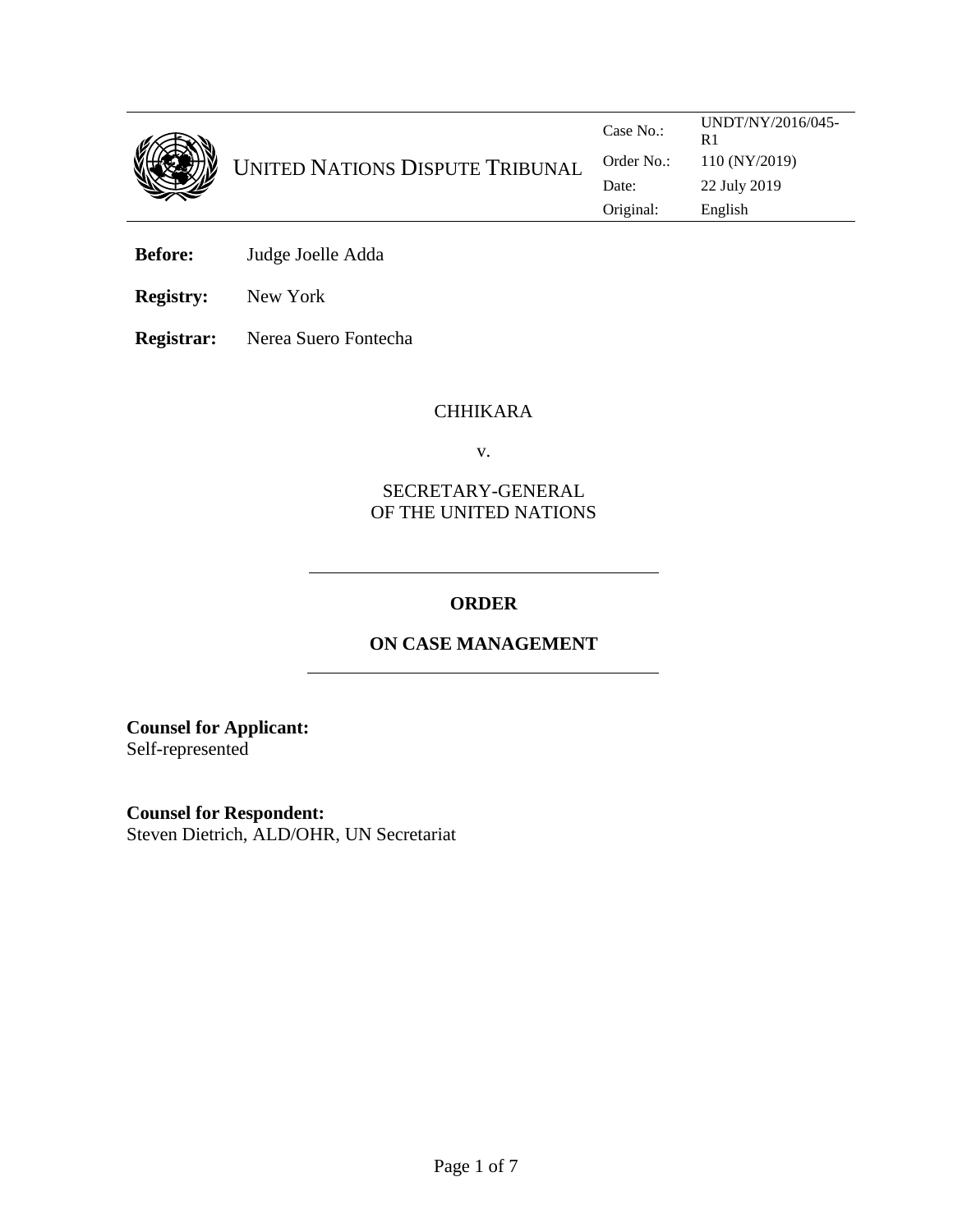## **Introduction**

1. On 25 July 2016, the Applicant filed the application. The case was assigned to Judge Alessandra Greceanu.

2. After various case management steps, by Judgment No. UNDT/NY/2017/012 issued on 6 March 2017, Judge Greceanu granted the application in part.

3. After both the Applicant and the Respondent had filed separate appeals against Judgment No. UNDT/NY/2017/012, the Appeals Tribunal held in *Chhikara* 2017-UNAT-792 of 27 October 2017 that, "The appeals are partially granted. The consolidated case is remanded to the UNDT, for additional findings of fact and to be judged anew by the same Judge, after affording the parties an opportunity to comment on the new evidence. Judgment No. UNDT/NY/2017/012 is hereby vacated by operation of remand". As reasons, the Appeals Tribunal, *inter alia*, found that,

41. The new evidence—i.e., the 25 situational questions, including their "key" answers—specifically related to part 1 of the written test, precisely where [the Applicant] failed. This evidence was considered relevant by the Dispute Tribunal, such that it compelled its production, and as potentially relevant by the Appeals Tribunal when it also ordered its production. It is relevant evidence and should have been presented to [the Dispute Tribunal], in accordance with the two-tier system of administration of justice. [The Dispute Tribunal] erred when it considered that it did not need this missing evidence to decide the case; indeed, [the Dispute Tribunal] might have decided the case differently had it had access to this evidence which was at the core of the dispute as it related to the specific part of the test which [the Applicant] failed [reference to footnote omitted]. By rejecting, pursuant to Order No. 259 (NY/2016), [the Applicant's] request that this missing evidence be submitted and judging the case without it, [the Dispute Tribunal] failed to exercise the jurisdiction vested in it and also committed an error in procedure, such as to affect the decision of the case [reference to footnote omitted].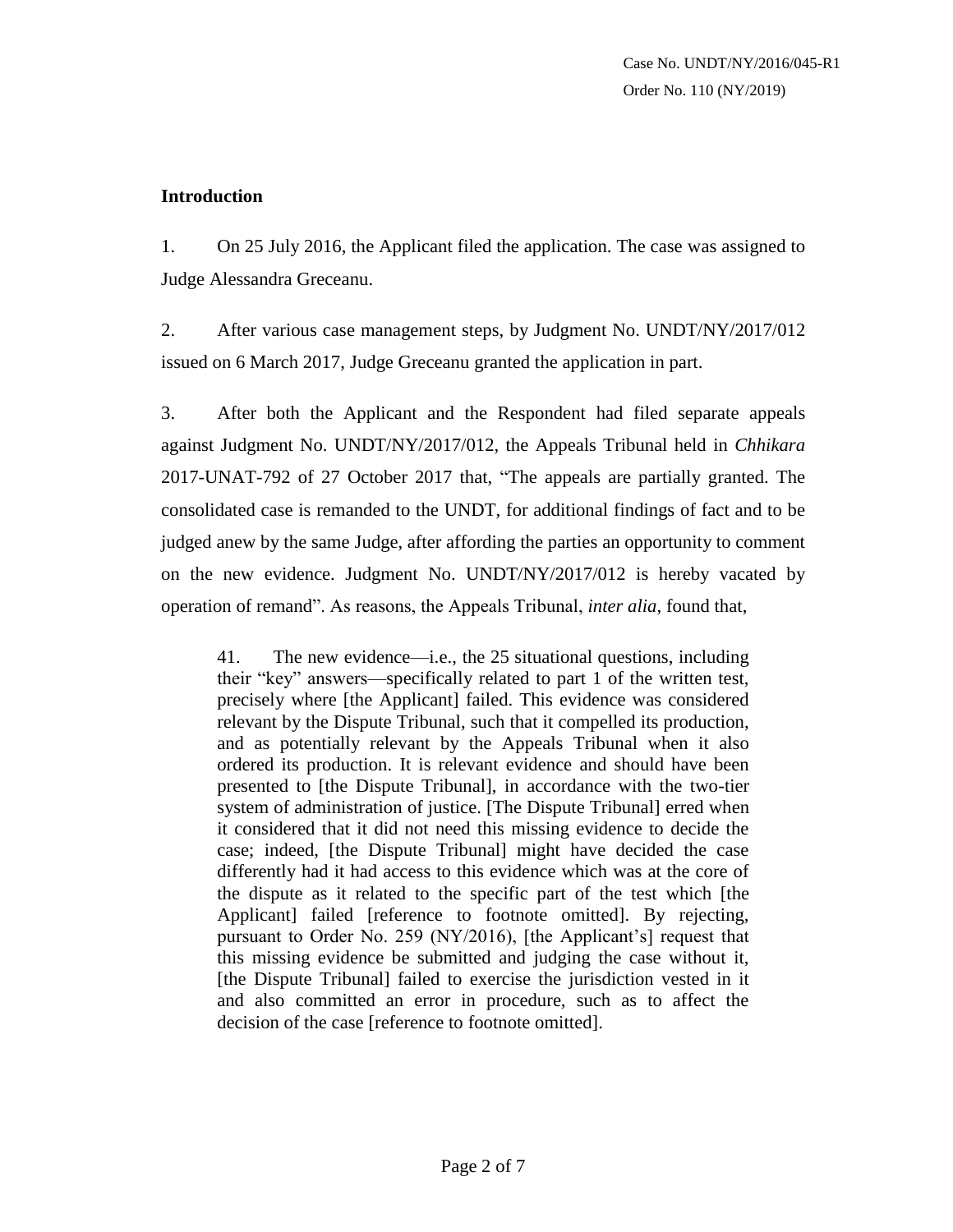4. After undertaking various steps to manage the remanded case, including by ordering the Respondent to provide the new evidence mentioned in *Chhikara* 2017- UNAT-792 and the Applicant requesting further evidence to be produced, Judge Greceanu ordered the parties in Order No. 205 (NY/2018) dated 24 October 2018 as follows (emphasis in original omitted):

20. The Applicant's request for additional evidence is granted;

21. The Respondent is to provide the following additional information, together with any available documentation which appears to be relevant in the present case on 4:00 p.m. on Wednesday, 14 November 2018:

> a. If identical or similar questions based on the Vroom - Yetton decision model developed in 1973 were used as part of the written test in previous selection(s) for the post Chief Air Transport Section, D1, Department for Field Support, UNHQ;

> b. The initial score/number of points/credits established to be allocated to each of the predefined 6 key responses to each of the 25 situational judgment questions;

> c. The initial score/number of points/credits established to be allocated to the essay;

> d. The total score/number of points/credits allocated to each applicant, to each of the predefined 6 key responses to each of the 25 situational judgment questions before the elimination of the questions 6,7, 10, 11 and 20;

> e. The criteria and/or reasons based on which the questions 6, 7, 10, 11 and 20 were eliminated;

> f. Whether questions 6, 7, 10, 11 and 20 were eliminated before or after all the written tests were graded blindly, including the Applicant's;

> g. Whether questions 6, 7, 10, 11 and 20 were eliminated before or after all the written tests were opened;

> h. The new score/number of points/credits established to be allocated to each of the predefined 6 key responses to each of the remaining 20 situational judgment questions;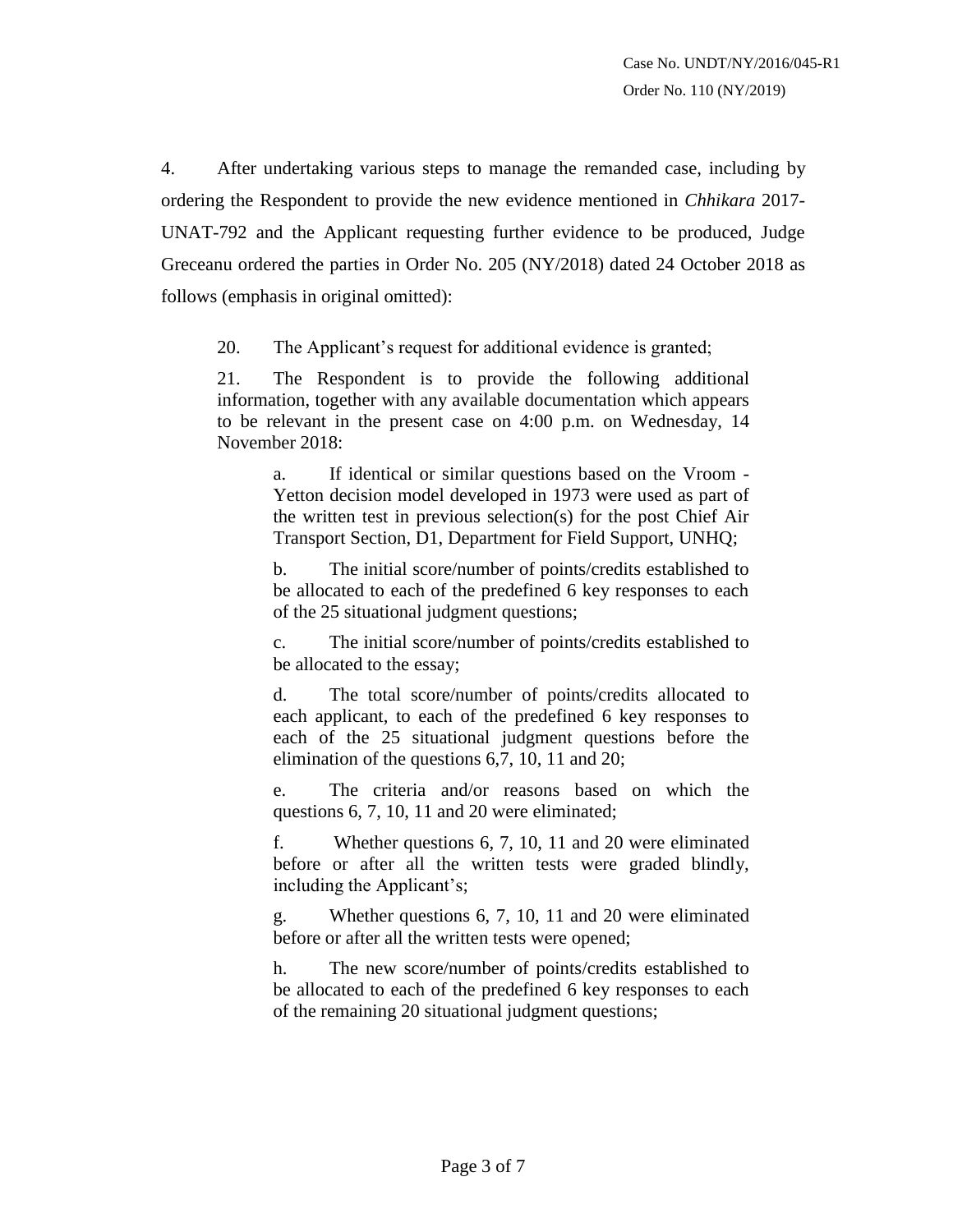i. The total score/number of points/credits allocated to each applicant for each of the predefined 6 key responses to each of the remaining 20 situational judgment questions.

22. The parties are informed that the case is to be decided on the papers before the Tribunal and the parties are to file their closing submissions on Friday, 30 November 2018 at [4:00] p.m.

5. In accordance with Order No. 205 (NY/2018), on 14 November 2018, the Respondent filed responses to paras. 21(a) and (c). However, the Respondent did not file responses to paras.  $21(b)$ , (d), (e), (f), (g), (h) and (i), noting that he had not received any instructions thereon and requested an extension until 28 November 2018.

6. On 28 November 2018, the Respondent filed some responses to paras. 21(b), (d), (e), (f), (g), (h) and (i).

7. On 30 November 2018, the Respondent filed his closing statement as per Order No. 205 (NY/2018). The Applicant filed no closing statement.

8. On 6 December 2018, the Applicant filed a submission pursuant to the Respondent's responses to Order No. 205 (NY/2018) in which he, *inter alia,* stated that,

2. Respondent provided an answer on 14 Nov 2018 but did not provide almost all the evidence ordered and sought extension of time till 28 Nov 2018 to provide the evidence. Honorable Tribunal granted the Respondent time till 29 Nov 2018 to provide the evidence. Respondent provided most of the evidence ordered by Honorable Tribunal on 28 Nov 2018 but did not provide some of the most critical evidence ordered by the Tribunal even on 28 Nov 2018.

3. The evidence provided by the Respondent in the submission dated 28 Nov 2018 has now opened a Pandora's box regarding the arbitrary, absurd and possibly "mala fide" process adopted during assessment; be it the elimination of 3 or 5 specific Situational Judgment ["SJ"] questions after the exam had been conducted, the so called 'miscommunication' between Examination and Testing Section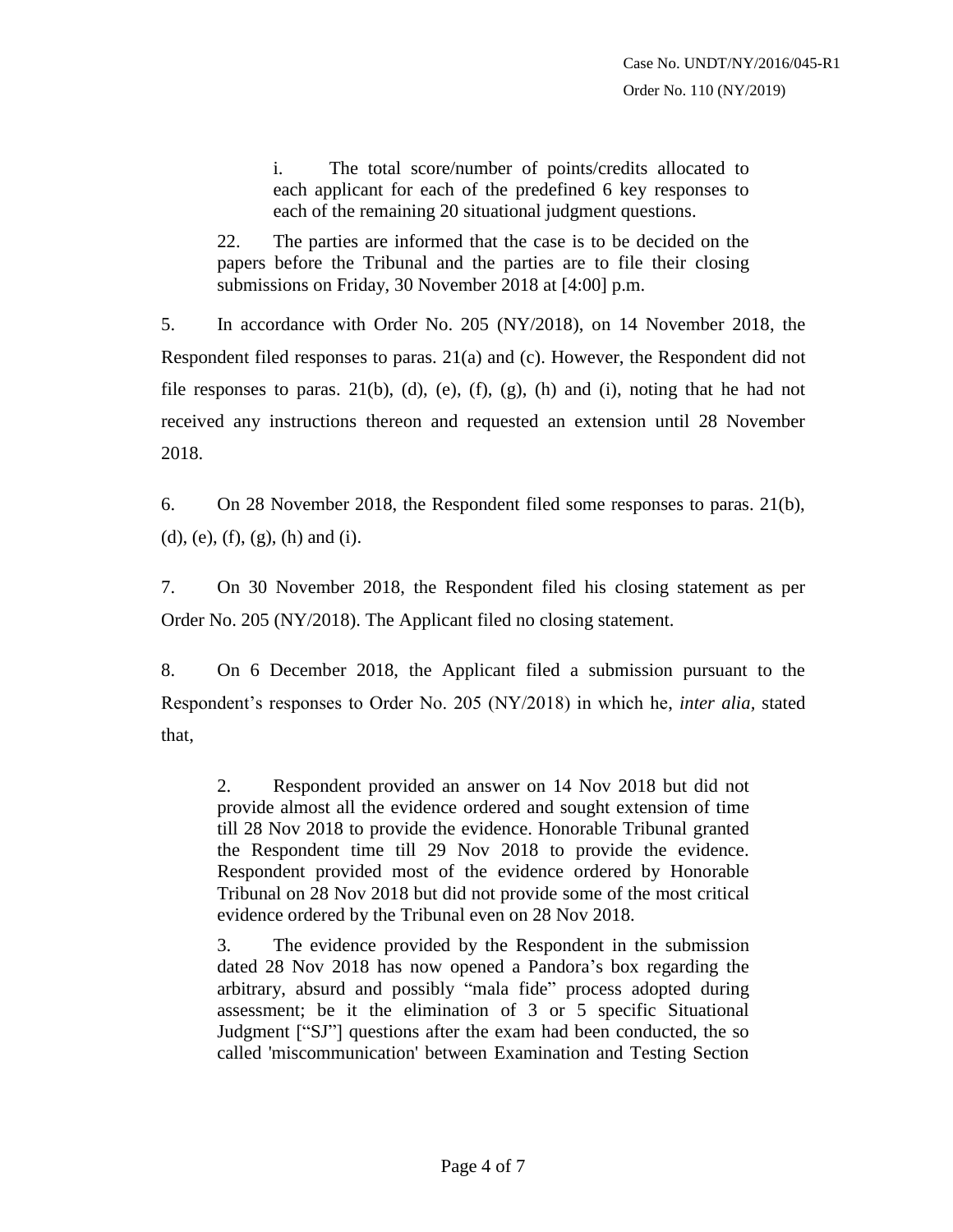["ETS"] and Hiring Manager ["HM"], and most importantly, the complete disregard of marks awarded to SJ questions by ETS and grading of the same questions on a bizarre methodology by HM.

## 9. The Applicant further stated that,

17. Analysis of evidence not produced by the Respondent on 28 Nov 2018 following the Honorable Tribunal's order of 26 Oct 2018, even after seeking additional two weeks' time, reveals the following:

I. Paragraphs 21(A) and 21(C) were answered in the response dated 14 Nov 2018.

II. Paragraph 21(B) and 2I(H) were answered adequately in the response dated 28 Nov 2018. However, Paragraphs 2I(D), 2I(E), 21 (F), 21 (G) and 21 (I) were only answered partly.

III. For 21 (D), Respondent has not shared the marks allotted to each applicant for each of the 25 questions scored using ETS's methodology.

IV. For 21 (E), evidence to support "miscommunication" which lead to removal of two additional questions (#7 and #11) was not provided.

V. For the most important question i.e. 21 (F), Respondent has obfuscated the facts and given half-truths in order to mislead the Honorable Tribunal. Respondent has not clarified whether scoring under HM's absurd methodology was also done blindly (without matching names to scores). This was probably done deliberately in order to not let entire facts emerge before the Honorable Tribunal. Additionally, Appellant also believes that the two additional questions (#7 and #11) were also removed only after names had been matched with scores, in order to disqualify the Appellant. Respondent needs to be ordered to provide all evidence in relation to this most important question.

18. ETS probably conducts scores of exams every year using Online scoring platform. Respondent may please be ordered to provide the number of exams conducted by ETS through online testing platform in last five years as also the number of instances where HMs have resorted to a change in scoring methodology after ETS had evaluated the exams, as was done in this case.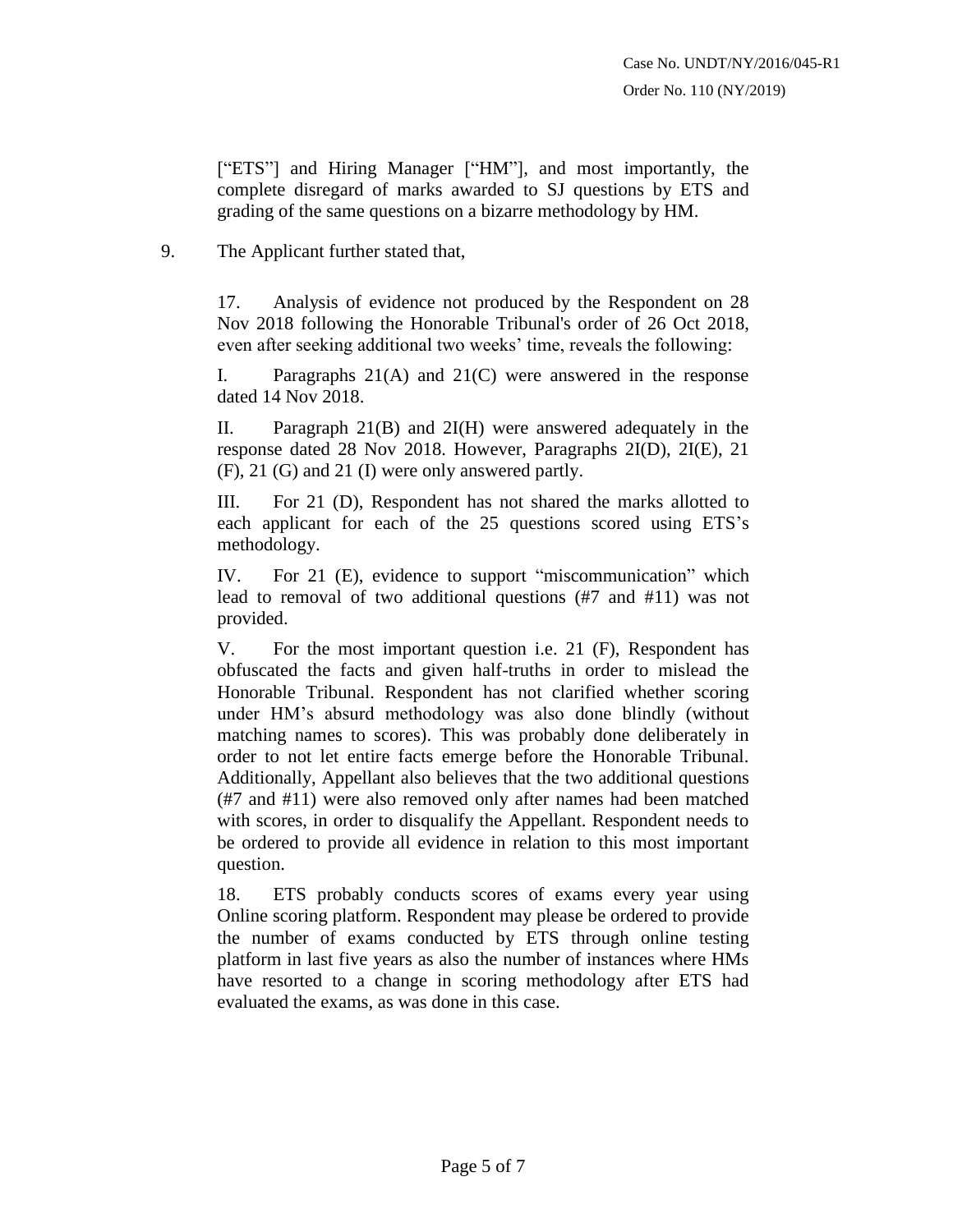10. On 31 December 2018, Judge Greceanu's tenure with the Dispute Tribunal ended.

11. On 1 July 2019, the present case was assigned to the undersigned Judge.

#### **Consideration**

12. Albeit not complying with the deadline set out in Order No. 205 (NY/2018), the Applicant's submission of 6 December 2018 is allowed, taking into account that he only had two days to file such submission following the Respondent's 28 November 2018 filing. Furthermore, with reference to *Chhikara* 2017-UNAT-792 as cited above, the Respondent is to provide his observations and, as relevant, additional responses and documentation as per paras. 17 and 18 of the Applicant's submission of 6 December 2018. The parties will thereafter file their written closing statements after which the Tribunal will decide the case on the papers before it.

#### IT IS ORDERED THAT:

13. The Applicant's submission of 6 December 2018 is allowed;

14. By **4:00 p.m. on Wednesday, 14 August 2019**, the Respondent is to file his observations and, as relevant, additional responses and documentation as per paras. 17 and 18 of the Applicant's 6 December 2018 submission;

15. By **4:00 p.m. on Wednesday, 4 September 2019**, the Applicant is to file his closing statement, which is to be five pages maximum, using Times New Roman, fond 12 and 1.5 line spacing;

16. By **4:00 p.m. on Wednesday, 18 September 2019**, the Respondent is to file his closing statement responding to the Applicant's closing statement and maximum be five pages, using Times New Roman, fond 12 and 1.5 line spacing;